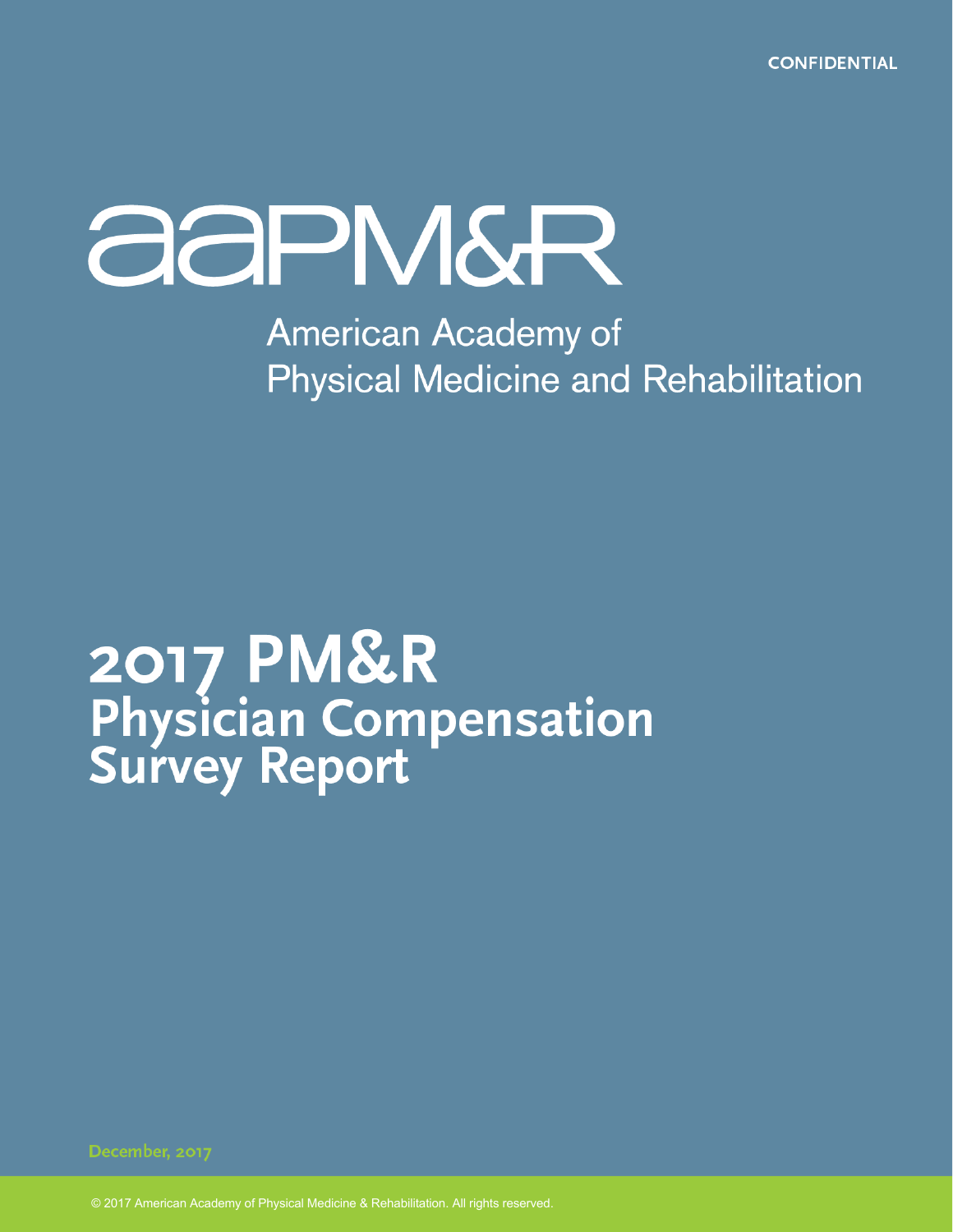### **I. Executive Summary**

#### A. Background

The American Academy of Physical Medicine and Rehabilitation (AAPM&R) is the national medical specialty organization representing more than 9,000 physicians who are specialists in physical medicine and rehabilitation (PM&R). PM&R physicians, also known as physiatrists, treat a wide variety of medical conditions affecting the brain, spinal cord, nerves, bones, joints, ligaments, muscles, and tendons. PM&R physicians evaluate and treat injuries, illnesses, and disability, and are experts in designing comprehensive, patient-centered treatment plans. Physiatrists utilize cutting‐edge as well as time‐tested treatments to maximize function and quality of life.

AAPM&R has partnered with ECG as the independent third-party administrator of the *2017 PM&R Physician Compensation Survey*. ECG has a long-standing history of conducting physician compensation and production surveys. In addition, ECG offers a broad range of strategic, financial, operational, and technology-related consulting services to healthcare providers. With approximately 210 consultants, ECG is a national leader in the industry, providing specialized expertise to community hospitals, academic medical centers, health systems, and medical groups.

This report represents ECG's key findings and analyses from the *2017 PM&R Physician Compensation Survey*. AAPM&R's goals for the survey included (1) establishing a comprehensive, deidentified compensation and production data set specific to PM&R physicians and (2) providing key benchmarks and data on PM&R practice characteristics, clinical activities, compensation plan structure and incentives, benefits, and other related compensation components.

#### B. Data Integrity

Survey data was gathered and maintained with the highest level of confidentiality and security. Individual physiatrist responses, including all submitted data, was de-identified and blinded and therefore cannot be attributed to any specific physiatrist. PM&R will only have access to the blinded data set and at no time will have access to the unblinded data set, which is maintained in strict confidence by ECG.

The survey questionnaire was developed by a work group of practicing physiatrists, with input from key AAPM&R leadership. These physiatrists provided valuable insight into the practices of AAPM&R members by identifying and defining areas of opportunity and focus for the survey. ECG worked closely with this work group to finalize the survey instrument and definitions to ensure that the survey would yield meaningful benchmarks and findings. Once finalized, a secure online survey tool was built so that all responses would be captured electronically.

A total of 9,296 physiatrists (both AAPM&R members and nonmembers) were invited to participate in the survey via email, with responses from 841 physiatrists included in this report (which equates to a 9% response rate). Physiatrists accessed their unique survey link using a randomly generated source identification number, which acted as another measure of security and further ensured confidentiality. The survey participation deadline was extended three times to encourage maximum participation among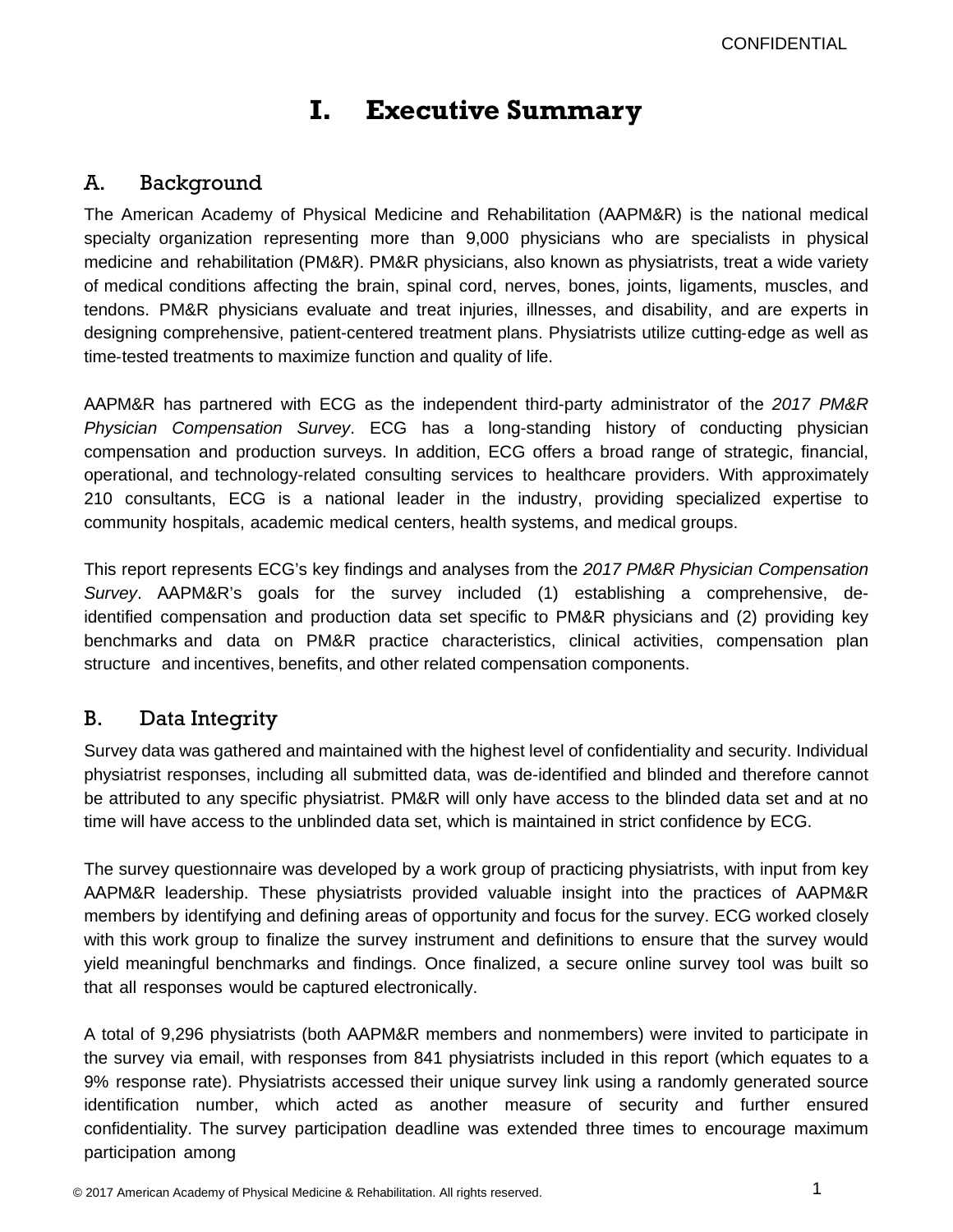physiatrists. The calculated margin of error from the 841 responses is +/-3.2%, based on a 95.0% confidence interval. In other words, we can attest with 95.0% certainty that the results are representative of the target market within a +/-3.2% margin. An acceptable margin of error for market surveys typically falls between +/-3.0% and +/-8.0% at the 95.0% confidence interval.

Data requested in this survey represents the activities of the 12 months ending December 31, 2016. The data gathered is considered a representative sample of physiatrists; however, some drill-downs are not available to protect the identity of participants. ECG's survey methodology abides by the Statements of Antitrust Enforcement Policy in Health Care issued by the U.S. Department of Justice and the Federal Trade Commission. Specifically, every compensation and production benchmark reported by ECG has at least five physiatrists practicing in five unique organizations represented in the data set. Further, ECG ensures that no organization represents more than 25% of the sample within a reported benchmark. In order to preserve participant confidentiality, only summary statistics are reported. Further information on ECG's benchmark integrity can be found in appendix A.

#### C. Data Organization and Calculations

As demonstrated in figure 1.1, of the 841 physiatrists who responded to the survey, 650 (77%) categorized themselves as a clinical physiatrist, 142 (17%) reported they were a newly-hired clinical physiatrist in 2016, 25 (3%) indicated they were a nonclinical physiatrist (i.e., they did not see patients in 2016), and 24 (3%) reported they were a fellow-in-training.

To calculate comparable compensation and production data, we used ECG's proprietary survey methodology. In doing so, each physiatrist's total compensation was recalculated to a 1.0 total FTE, clinical compensation was recalculated to a 1.0



clinical FTE, and production data (e.g., net professional collections, work relative value units [WRVUs]) was recalculated to a 1.0 clinical FTE. Appendix B presents *2017 PM&R Physician Compensation Survey* benchmarks across all metrics and data cuts that met the minimum sample size guideline of five physiatrists in five unique organizations. Appendix C presents *2017 PM&R Physician Compensation Survey* benchmarks by clinical focus area across all metrics and data cuts that met the minimum sample size guideline.

For purposes of organizing the data and information contained within the main body of this report, we structured the findings into the following sections: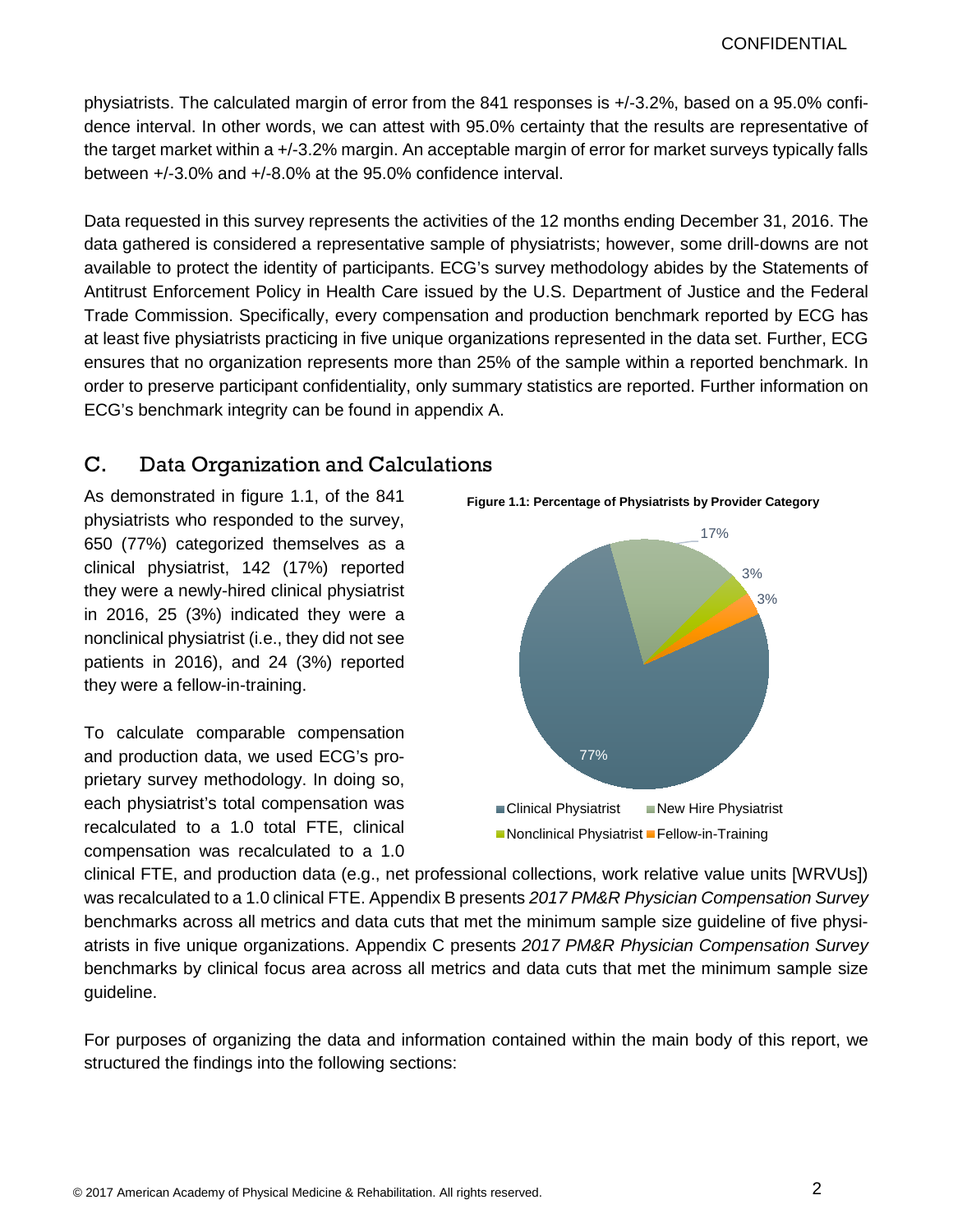- » *Clinical Physiatrist Profile:* Summarizes key findings for only those physiatrists who indicated they are actively seeing patients and were hired in their position before 2016 and who met the criteria for inclusion in the final compensation and production data set
- » *Clinical Physiatrist Compensation and Production:* Reports the detailed benchmarks for only those physiatrists in the clinical physiatrist profile
- » *Compensation and Benefits Plans for Clinical Physiatrists*: Reports the detailed findings related to compensation plan structure, compensation plan incentives, and benefits for only those physiatrists in the clinical physiatrist profile
- » *All-Physiatrist Profile*: Summarizes key provider demographics from clinical physiatrists, new hires, fellows-in-training, and nonclinical physiatrists
- » *New Hire Profile:* Summarizes starting salary data and hiring package incentives for clinical physiatrists who started in their position in 2016
- » *Fellow-In-Training Profile:* Summarizes key findings for only those physiatrists who indicated they were in a fellowship training program in 2016
- » *Nonclinical Physiatrist Profile:* Summarizes key findings for only those physiatrists who indicated they were in a 100% nonclinical role (i.e., they did not see patients) in 2016

#### D. Clinical Physiatrist Compensation and Production Statistics

The final clinical physiatrist data set, after data validation and the evaluation for outliers, included compensation and production information from 650 physiatrists. To our knowledge, this represents the largest national compensation and production data set uniquely addressing the needs of physiatrists available in the industry.

As demonstrated in figure 1.2, in aggregate, median compensation for PM&R physicians was \$300,000 in the 2017 PM&R survey, compared to \$227,436 in the 2012 PM&R survey.<sup>[1,](#page-3-0)[2](#page-3-1)</sup> This increase reflects an annual growth rate of 5.7%, which is comparable to the annual growth rate of 5.5% (over the same period) seen for PM&R physicians in ECG's *2017 Physician Compensation Survey*. *[3](#page-3-2)*



**Figure 1.2: Overall Trends in Median Clinical Compensation**

<span id="page-3-0"></span><sup>1</sup> Any reference to the 2012 PM&R survey in this report specifically refers to the *2012 PM&R Compensation Survey Report* published by AAPM&R and conducted by Premier Research Solutions.

<span id="page-3-1"></span><sup>2</sup> The 2012 PM&R median compensation represents full-time employee gross income (W-2 wages) from the 2012 PM&R survey. For comparison purposes, ECG used the 2012 PM&R survey data to calculate the compound annual growth rate of 5.7%.

<span id="page-3-2"></span><sup>3</sup> ECG's *Physician Compensation Survey* has been conducted annually since 2000 and includes compensation and production data from over 25,000 physicians and advanced practice providers (APPs) in more than 100 organizations. Benchmarks are available for 100 physician specialties, including PM&R. References to data from ECG's survey are specifically for PM&R, unless otherwise noted.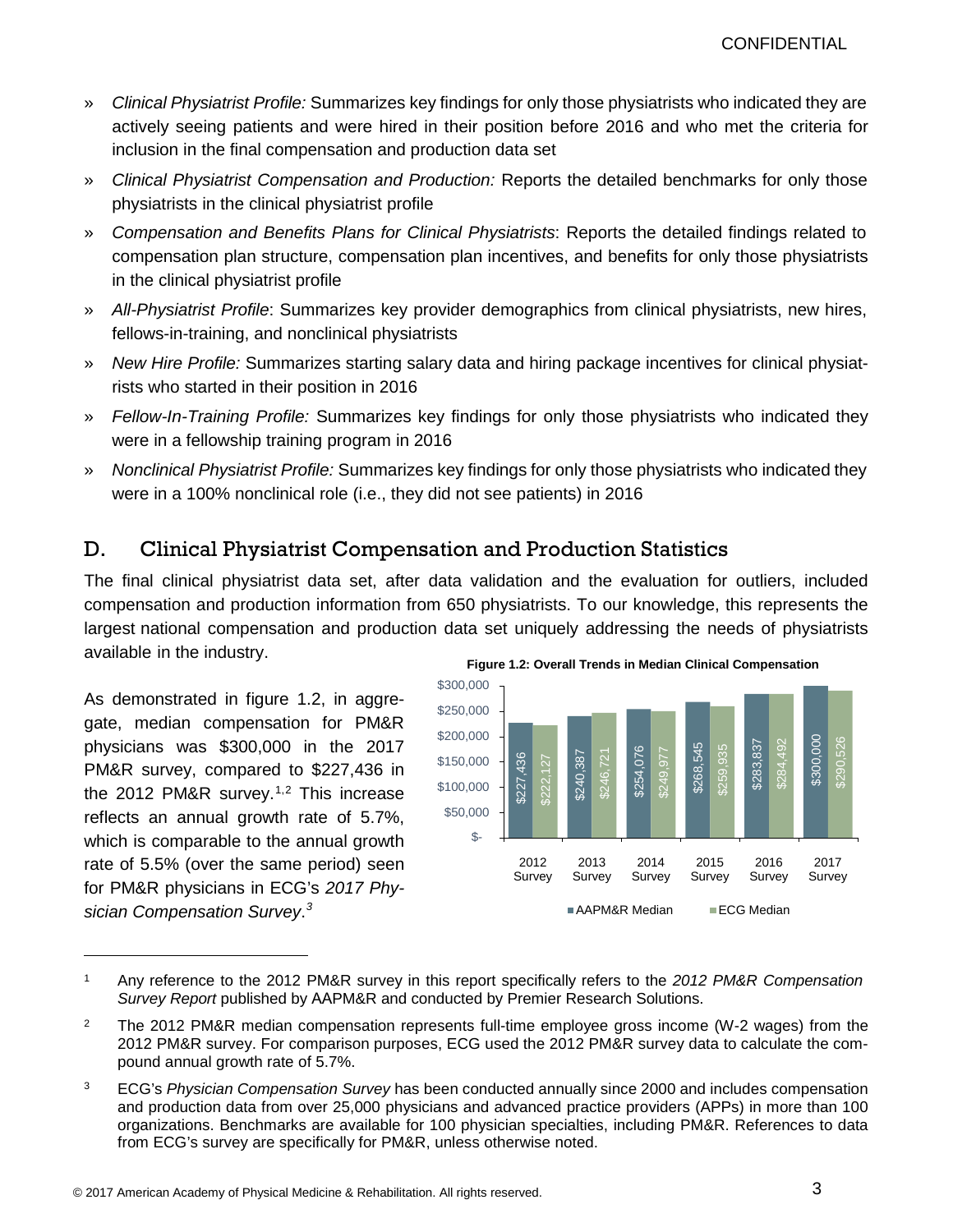In order to further delineate compensation levels among different types of physiatrists, respondents were asked to select their area of clinical focus. As shown in figure 1.3, physiatrists practicing in pain medicine/neuromuscular medicine are earning the highest median compensation at \$372,222. Pediatric rehabilitation/developmental disabilities physiatrists are earning the low-



**Figure 1.3: Median Clinical Compensation by Clinical Focus Area**

est median compensation at \$250,000, which is 17% lower than the overall median compensation for physiatrists. Across the physician market, there is evidence that pediatric subspecialists are generally compensated at lower levels than their peers who treat adults in the same specialty. For example, according to ECG's *2017 Physician Compensation Survey*s, pediatric physiatrists are earning 15% less than adult physiatrists. Pediatric surgeons are typically the only subspecialists who earn more than their peers in adult surgical specialties.

As shown in figure 1.4, in aggregate, 199 physiatrists submitted WRVU data, generating a median WRVU value of 4,702. Median WRVUs for physiatrists in ECG's *2017 Physician Compensation Survey* were calculated at 4,695, which is only 0.2% lower than self-reported WRVUs from the 2017 PM&R survey. Physiatrists practicing in pain medicine/neuromuscular medicine are generating the highest number of median WRVUs at 6,800. Pediatric rehabilitation/developmental disabilities physiatrists are generating the fewest median WRVUs at 2,800, which is 40% lower than overall median WRVUs for all physi-

2,800 6,800 4,553 4,900 5,057 4,651 4,702 - 2,000 4,000 6,000 8,000 Pediatric Rehabilitation/ Developmental Disabilities Pain Medicine/ Neuromuscular Medicine **Other** Musculoskeletal Medicine General and Medical Rehabilitation Central Nervous System Rehabilitation **Overall** 

**Figure 1.4: Median WRVUs by Clinical Focus Area**

atrists in the data set. The remaining four clinical focus areas report median WRVUs of between 4,553 (other clinical focus area) and 5,057 (general and medical rehabilitation).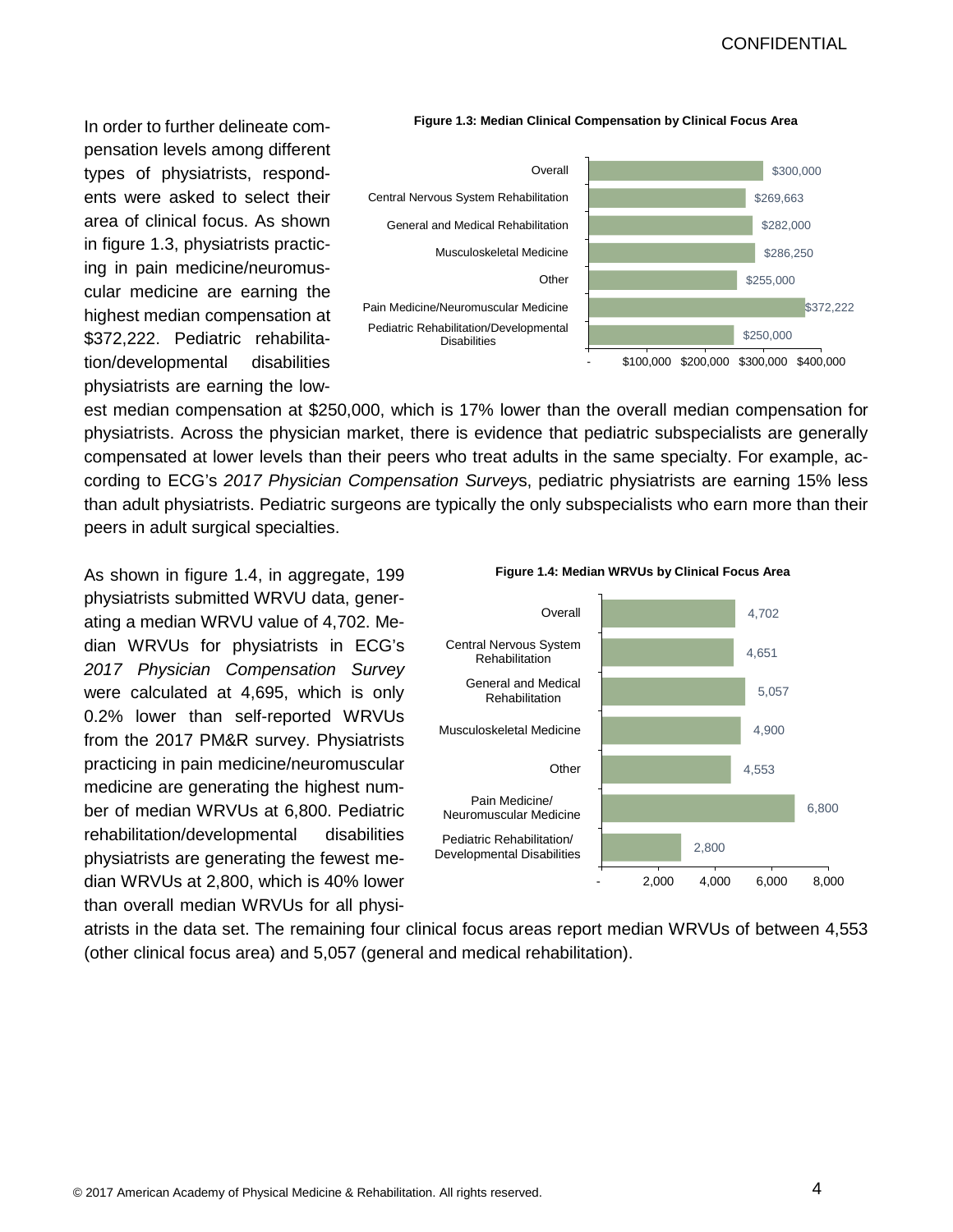#### E. Clinical Physiatrist Compensation Plan Design

Of the 650 responding physiatrists, 513, or approximately 79%, are paid under a 100% variable plan or a base salary plus variable plan. The most prevalent compensation plan type is the base salary plus variable plan, with 66% (427) of physiatrists being compensated under this method, while 18% of physiatrists are paid under a flat salary plan (118).

Each of the 513 physiatrists who indicated they are paid under a 100% variable plan or a base salary plus variable plan was asked to provide a breakdown of the percentage of their total compensation that



was considered fixed versus variable, and 354 physiatrists were able to provide this data. For these physiatrists, on average, 43.8% of total compensation is variable. The percentage of total compensation that is fixed averaged 56.2%.

Based on the data from the 354 physiatrists who provided a fixed-versus-variable breakdown of their total compensation, a variety of indicators used to calculate variable compensation were identified. As shown in table 1.1, 37% of physiatrists indicated that WRVUs are used, making it the most common measure in variable compensation plans. Across all physiatrists providing this data, on average, 13.2% of total compensation is derived from WRVU production. While the proportion of physiatrists reporting that quality measures are used in their plan was 20%, the percentage of total compensation tied to quality metrics averaged just 1.0%.

A total of 293 (83%) physiatrists report having either one or two indicators used -

| Table 1.1: Performance Indicators in Variable Compensation |
|------------------------------------------------------------|
| <b>Plans of Clinical Physiatrists</b>                      |

| <b>Indicator</b>                           | Percentage of<br><b>Clinical Physiatrists</b><br><b>Utilizing Indicator</b> | <b>Average</b><br>Percentage of<br><b>Total</b><br><b>Compensation</b> |
|--------------------------------------------|-----------------------------------------------------------------------------|------------------------------------------------------------------------|
| WRVUs                                      | 37%                                                                         | 13.2%                                                                  |
| Revenue Less Expenses                      | 23%                                                                         | 12.3%                                                                  |
| Quality                                    | 20%                                                                         | 1.0%                                                                   |
| Net Professional Collections               | 17%                                                                         | 7.6%                                                                   |
| Nonproduction-Based<br>Other<br>Indicators | 13%                                                                         | 0.7%                                                                   |
| Other Production-Based<br>Indicators       | 12%                                                                         | 1.2%                                                                   |
| Organization Profitability                 | 12%                                                                         | 1.6%                                                                   |
| Education/Academic RVUs                    | 9%                                                                          | 0.4%                                                                   |
| Total RVUs (TRVUs)                         | 8%                                                                          | 3.1%                                                                   |
| <b>APP Supervision Stipend</b>             | 4%                                                                          | 0.4%                                                                   |
| <b>Provider Profitability</b>              | 4%                                                                          | 0.8%                                                                   |
| <b>Gross Professional Charges</b>          | 3%                                                                          | $1.5\%$                                                                |
| TOTAL                                      |                                                                             | 43.8%                                                                  |

in their variable compensation plan, while 61 (17%) report having three or more indicators. Thus, on average, 1.6 indicators are used in variable compensation plans.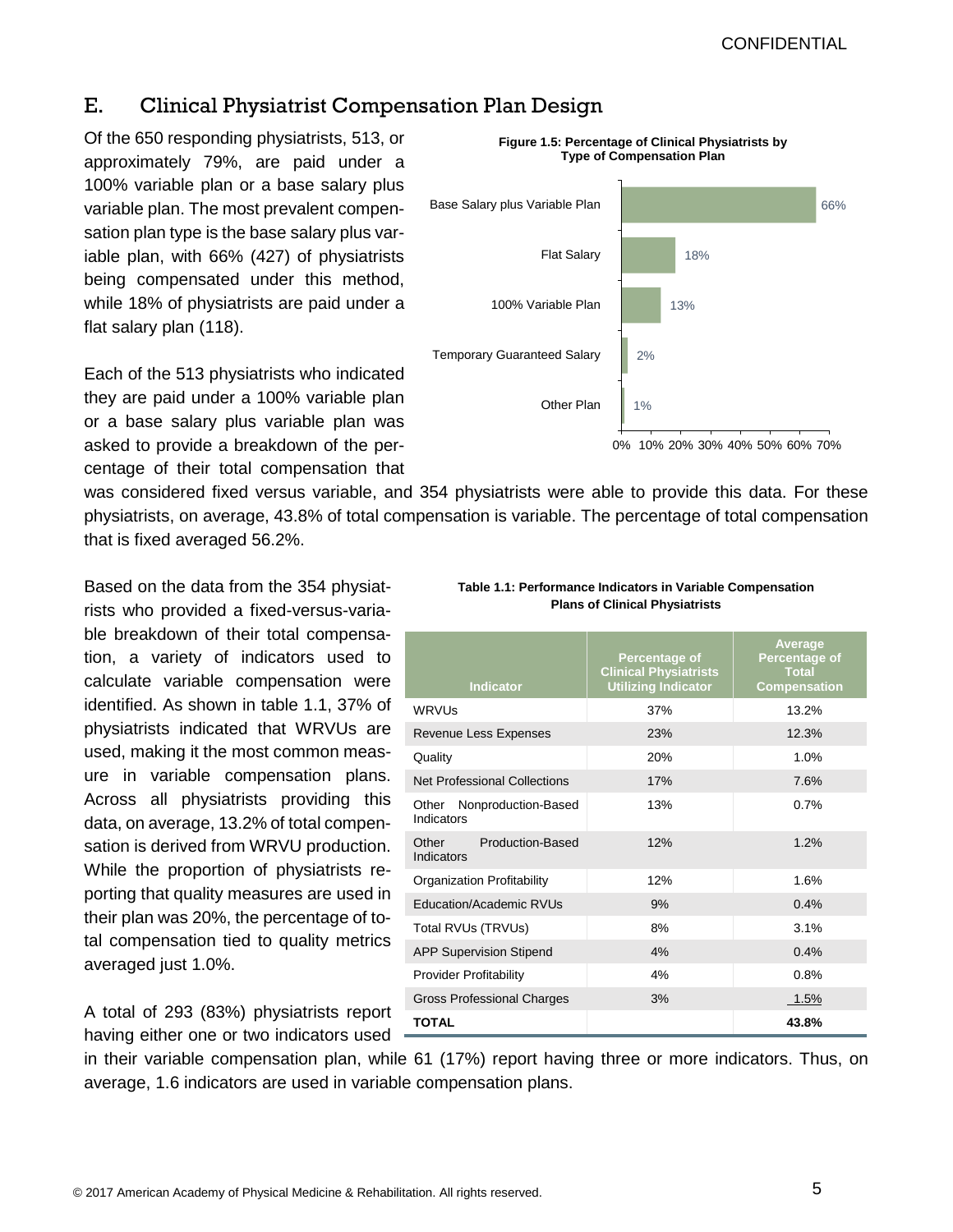**CONFIDENTIAL** 

#### F. All-Physiatrist Demographics

In aggregate, 91% of the 841 physiatrists reported they are members of AAPM&R, and 9% are nonmembers. The average age of the responding physiatrist is 44.9 years, and a majority (63%) of the responding physiatrists are male, while 36% are female (1% indicated they would rather not report their gender). The average number of years of experience is 12.0 years (including those that finished their residency in 2016).

As demonstrated in figure 1.6, the distribution of responding physiatrists by region is well balanced, with the largest proportion (32%) practicing in the East region. The Midwest region represents 24% of physiatrists, the South region represents 23%, and the West region contains the remaining 21% of physiatrists in the survey.

Less than half (43%) of the responding physiatrists reported they have completed or are completing a fellowship. Of these physiatrists, the average number of fellowships is 1.2 per physiatrist. The most com-



**Figure 1.6: Percentage of Physiatrists by Region** 

mon fellowships were programs in spine/interventional spine (non-ACGME-approved), reported by 23.1% of responding physiatrists; pain medicine (ACGME-approved) reported by 22.5%; and sports medicine (ACGME-approved) reported by 20.0% of physiatrists.

\*\*\*\*\* \*

If you have any questions about this report, please contact Angie Collins at 314-726-2323 or via email at acollins@ecgmc.com. Questions for AAPM&R can be directed to the Academy by calling 847-737-6000 or emailing info@aapmr.org*.*

© 2017 American Academy of Physical Medicine & Rehabilitation. All rights reserved. No part of this publication may be reproduced, distributed, or transmitted in any form or by any means, including photocopying, recording, or other electronic or mechanical methods, without the prior written permission of the American Academy of Physical Medicine & Rehabilitation, except in the case of brief quotations embodied in critical reviews and certain other noncommercial uses permitted by copyright law.